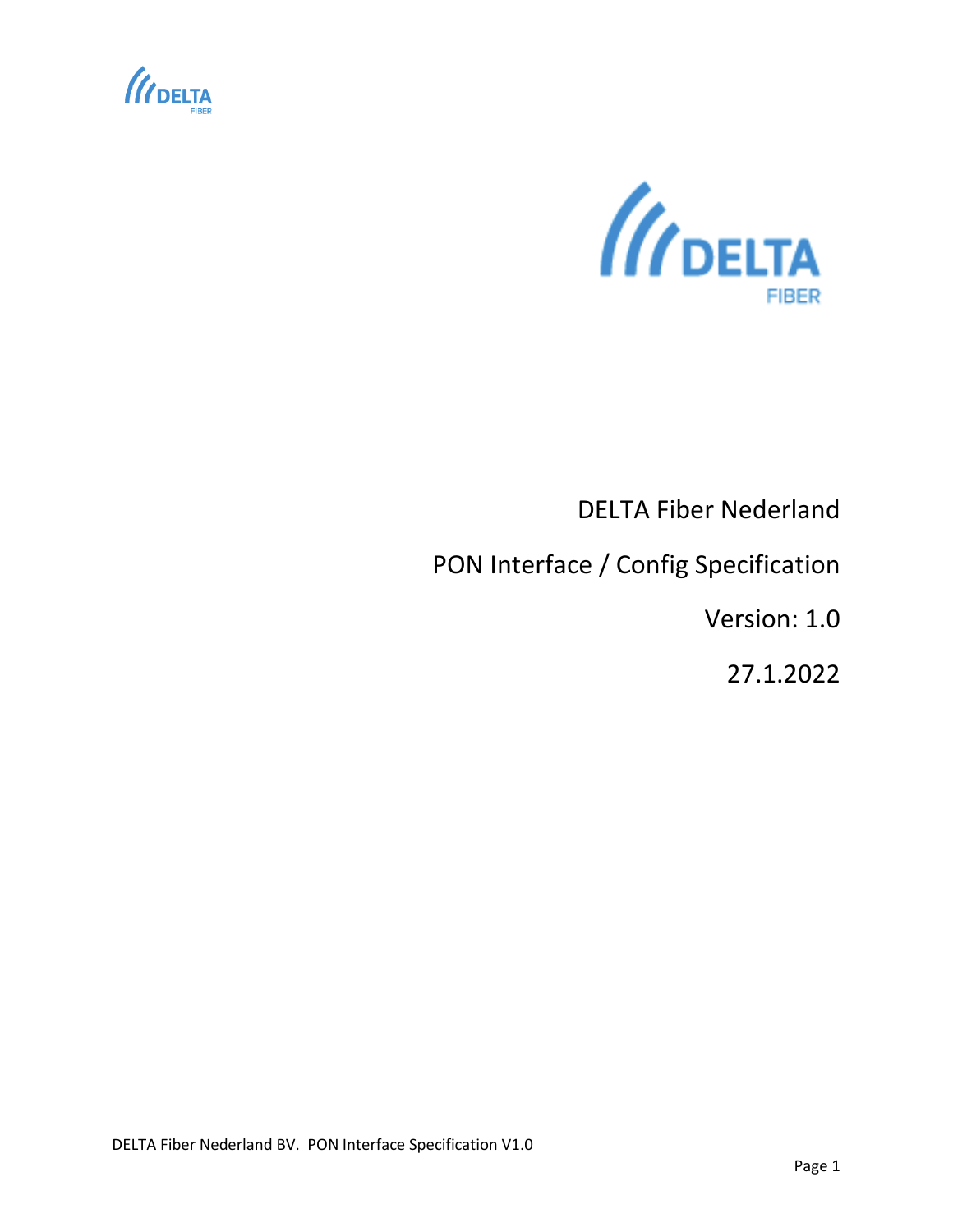<span id="page-1-0"></span>

When a new version of this specification is published it supersedes all previous versions of this specification. Users are advised to regularly check for updates on this specification.

DELTA Fiber Nederland reserves the right to deviate from this specification, in certain geographical areas for technical tests and network development purposes.

DELTA Fiber Nederland does not take any responsibility for the correctness of the reference values included in this specification.

This interface specification implements the following (in Dutch):

- Besluit van 12 december 2016, houdende regels inzake eindapparaten ter implementatie van richtlijn 2008/63/EG (Besluit eindapparaten).
- ACM Beleidsregel handhaving besluit randapparaten (bepaling van het netwerkaansluitpunt en de vrije keuze van eindapparaten) – Staatscourant nr. 26456, 27 juli 2021.
- Nota van bevindingen Beleidsregel handhaving besluit eindapparaten (bepaling van het netwerkaansluitpunt en de vrije keuze van eindapparaten) – Zaaknr. ACM/19/036305/ Documentnr. ACM/UIT/558420.

and is intended for fiber modem device manufacturers. The declaration of conformity with this interface specification is the sole responsibility of the manufacturer.

The interface specification does not apply under abnormal operating conditions such as:

- operating conditions arising as a result of operating services other than XGS-PON over the dedicated fiber interface.
- operating conditions arising as a result of a fault, maintenance and construction work or to minimize the extend of interruption of service.
- operating conditions arising as a result of force majeure or third-party interference.
- operating conditions arising as a result of test signal injection governed by regulation.
- In case of non-compliance of a network user's installation or non-compliance of equipment with the relevant standards or non-compliance with the technical requirements for connection, established either by this interface specification or the public authorities including the relevant limits for electromagnetic compatibility.

The characteristics given in this interface specification are intended to be used to derive and specify requirements for equipment such as fiber cables and fiber modems to connect them to the dedicated fiber interface or Ethernet interface. The values in this interface specification take precedence over requirements in equipment product standards and installation standards.

This interface specification may be changed at any time and may break backward compatibility with previous versions. Manufacturers are required to provide regular software updates. This interface

DELTA Fiber Nederland BV. PON Interface Specification V1.0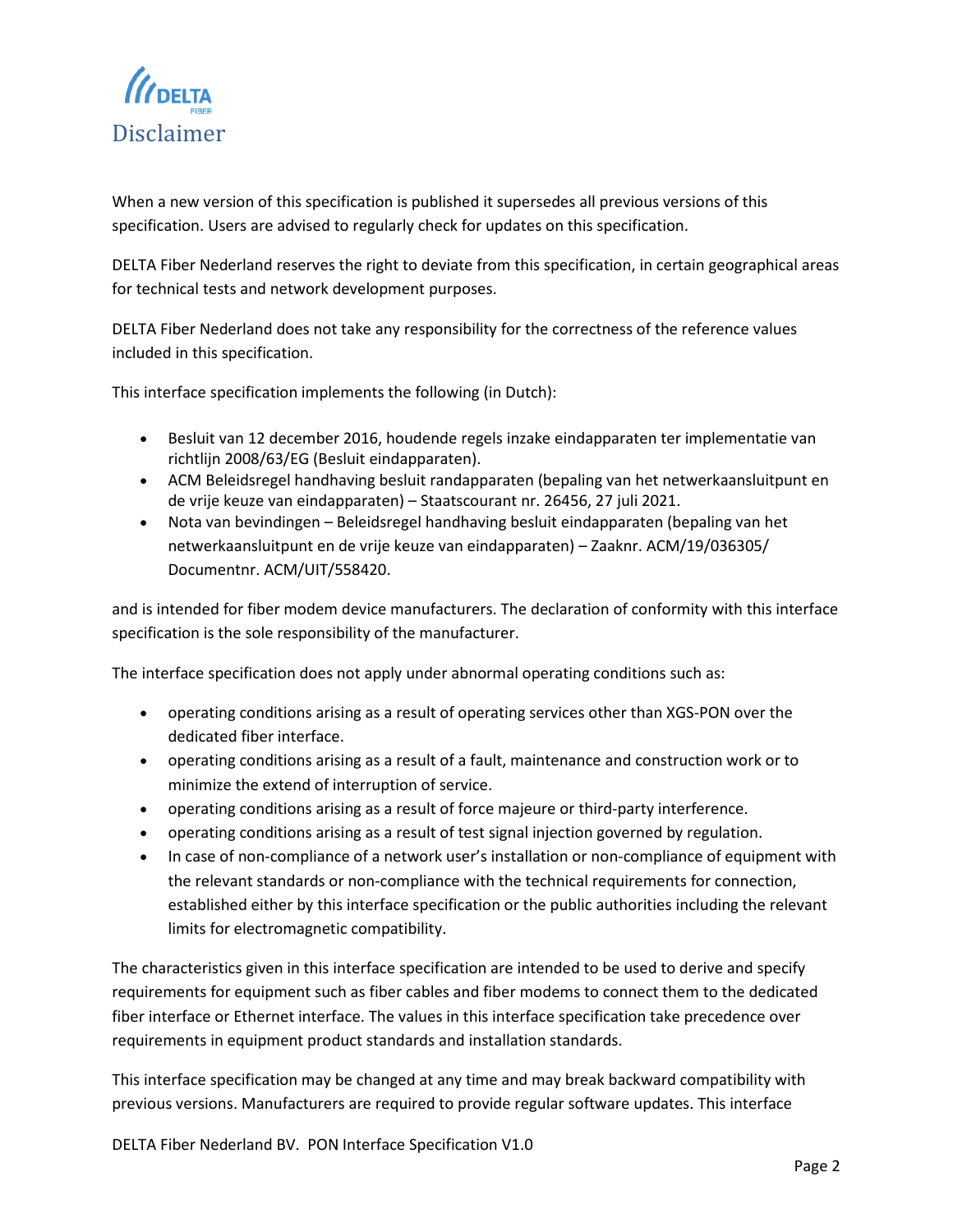*II* DELTA

specification may be superseded in total or in part by the terms of a contract between the individual network user and DELTA Fiber Nederland.

## <span id="page-2-0"></span>Contact Information

DELTA Fiber Nederland BV

Department Core & FTTH

Overschieseweg 203, 3112 NB Schiedam

[https://www.deltafibernederland.nl](https://www.deltafibernederland.nl/)

Information for individual customers regarding the use of own fiber modems on the DELTA Fiber networks is available at:

<https://www.delta.nl/klantenservice/vrije-modemkeuze/>

<https://www.caiway.nl/klantenservice/vrije-modemkeuze/>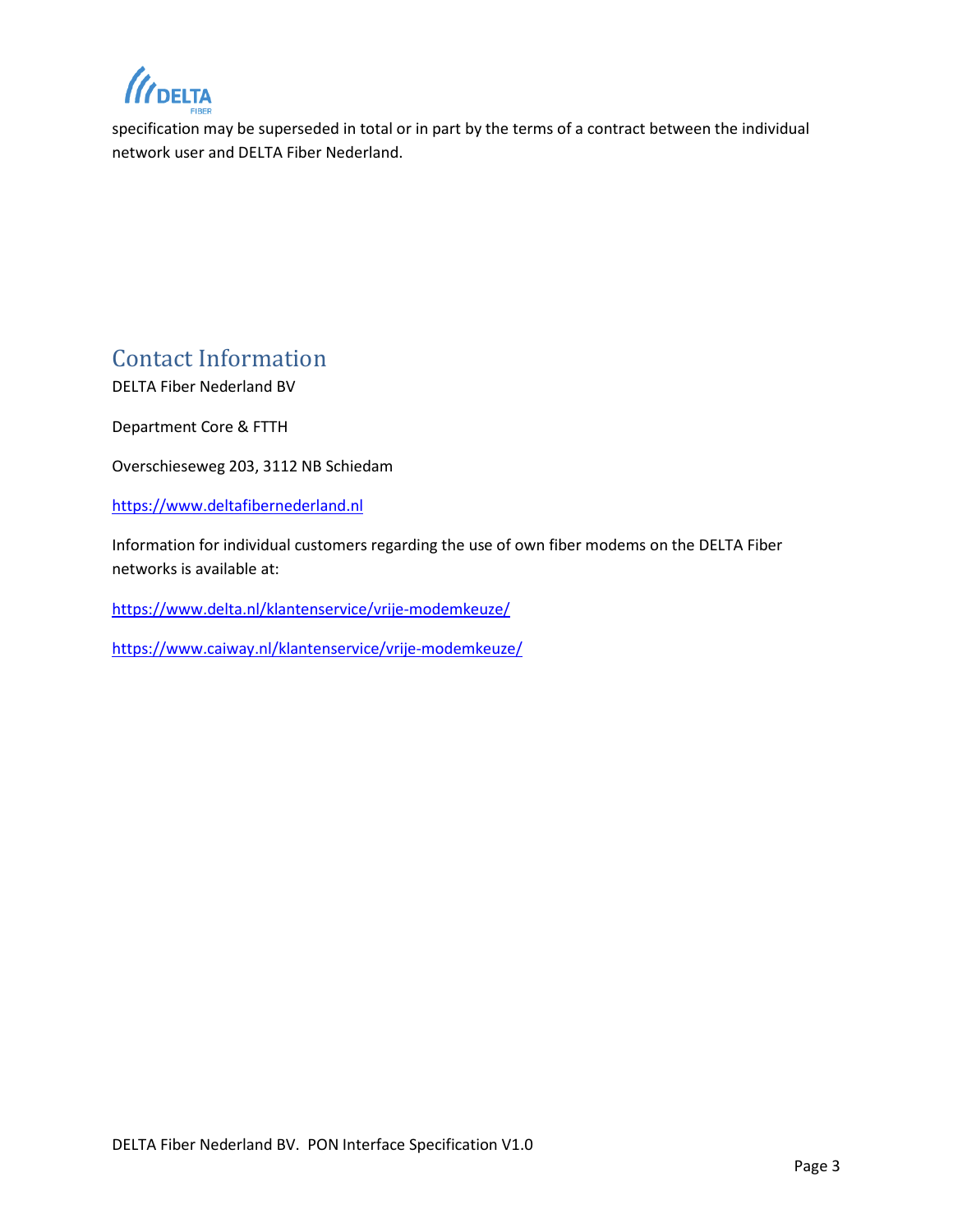$\mathcal U$ DELTA

| <b>Table of Contents</b> |
|--------------------------|
|                          |
|                          |
|                          |
| 1.                       |
| 2.                       |
|                          |
|                          |
| 3.                       |
| 4.                       |
|                          |
|                          |
| 5.                       |
|                          |
|                          |
|                          |
|                          |
|                          |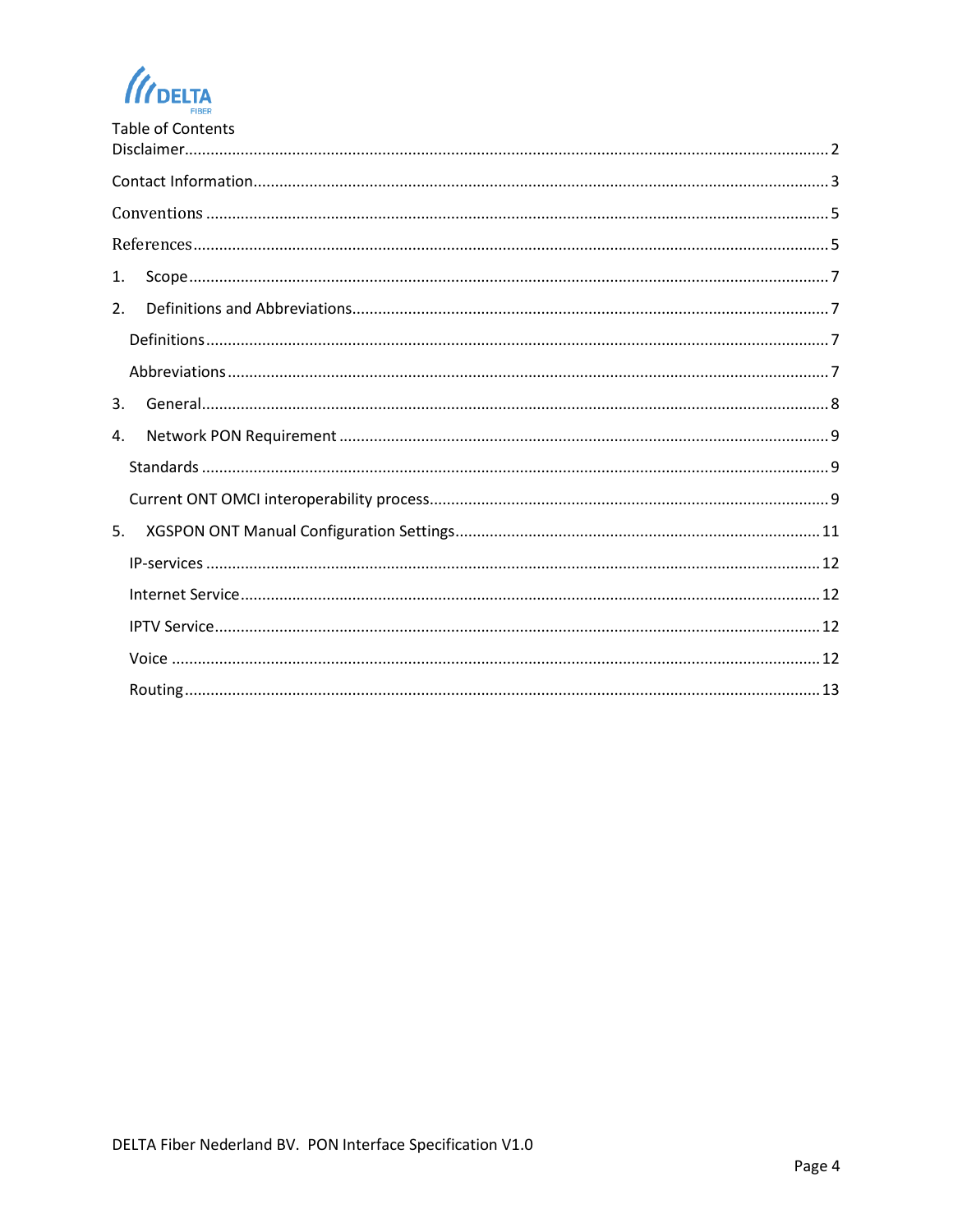

## <span id="page-4-0"></span>Conventions

Throughout this document, key words need to be interpreted in accordance with:

| "MUST, SHALL" | This word means that the item is an absolute requirement of this specification.   |
|---------------|-----------------------------------------------------------------------------------|
| "MUST NOT"    | This phrase means that the item is an absolute prohibition of this specification. |
| "SHOULD"      | This word means that there MAY exist valid reasons in particular circumstances    |
|               | to ignore this item, but the full implications SHOULD be understood and the       |
|               | case carefully weighed before choosing a different course.                        |
| "SHOULD NOT"  | This phrase means that there may exist valid reasons in particular circumstances  |
|               | when the list behavior is acceptable or even useful, but the full implications    |
|               | should be understood, and the case carefully weighed before implementing any      |
|               | behavior described with this label.                                               |
| "MAY"         | This word means that this item is truly optional. One vendor may choose to        |
|               | include the item because a particular marketplace requires it or because it       |
|               | enhances the product, for example, another vendor may omit the same item.         |

## <span id="page-4-1"></span>References

[1] ATTEMA FTU, Datasheet article nr AT29100 AT12372,

[https://assets.attema.com/media/15/15140/Datasheet%20FTU%20DeltaFiber%20NL%20AT12372%20V](https://eur01.safelinks.protection.outlook.com/?url=https%3A%2F%2Fassets.attema.com%2Fmedia%2F15%2F15140%2FDatasheet%2520FTU%2520DeltaFiber%2520NL%2520AT12372%2520V1.0.pdf&data=04%7C01%7Cbart.frambach%40deltafiber.nl%7Cac982b165c304df0498108d9e0d37734%7C14ddeb6c2acb43578a39be0995309642%7C0%7C0%7C637788021273391088%7CUnknown%7CTWFpbGZsb3d8eyJWIjoiMC4wLjAwMDAiLCJQIjoiV2luMzIiLCJBTiI6Ik1haWwiLCJXVCI6Mn0%3D%7C3000&sdata=yjsI%2BcjkvvNptlk%2FmYl9501xkGcWw7Y3s4sN3UBDF1M%3D&reserved=0) [1.0.pdf](https://eur01.safelinks.protection.outlook.com/?url=https%3A%2F%2Fassets.attema.com%2Fmedia%2F15%2F15140%2FDatasheet%2520FTU%2520DeltaFiber%2520NL%2520AT12372%2520V1.0.pdf&data=04%7C01%7Cbart.frambach%40deltafiber.nl%7Cac982b165c304df0498108d9e0d37734%7C14ddeb6c2acb43578a39be0995309642%7C0%7C0%7C637788021273391088%7CUnknown%7CTWFpbGZsb3d8eyJWIjoiMC4wLjAwMDAiLCJQIjoiV2luMzIiLCJBTiI6Ik1haWwiLCJXVCI6Mn0%3D%7C3000&sdata=yjsI%2BcjkvvNptlk%2FmYl9501xkGcWw7Y3s4sN3UBDF1M%3D&reserved=0)

### [2] BBF.247 GPON ONU Certification

<https://www.broadband-forum.org/testing-and-certification-programs/bbf-247-gpon-onu-certification>

[3] G.988 ONU management and control interface

<https://www.itu.int/rec/T-REC-G.988/en>

[4] G.9807.1 : 10-Gigabit-capable symmetric passive optical network (XGS-PON)

<https://www.itu.int/rec/T-REC-G.9807.1/en>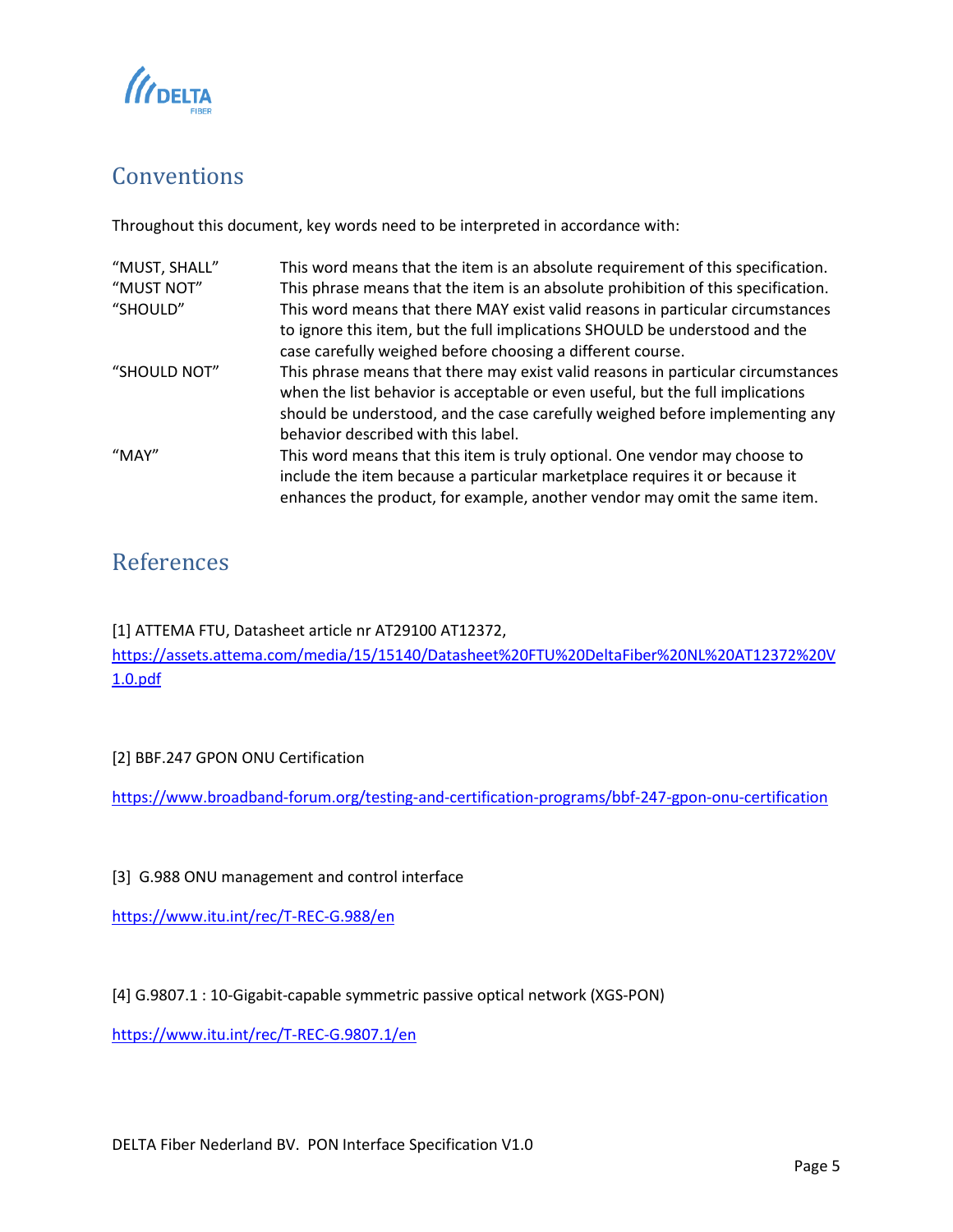

### [5] Ethernet Based Broadband Aggregation

[https://www.broadband-forum.org/download/TR-101\\_Issue-2.pdf](https://www.broadband-forum.org/download/TR-101_Issue-2.pdf)

[6] Using GPON Access in the Context of TR-101

[https://www.broadband-forum.org/download/TR-156\\_Issue-3.pdf](https://www.broadband-forum.org/download/TR-156_Issue-3.pdf)

[7] Abstract Test Plan for GPON ONU Conformance

[https://www.broadband-forum.org/download/TR-247\\_ATP-247.pdf](https://www.broadband-forum.org/download/TR-247_ATP-247.pdf)

### [8] GPON Interoperability Test Plan

<https://www.broadband-forum.org/download/TR-255.pdf>

[9] [https://datatracker.ietf.org/doc/html/rfc2131](https://datatracker.ietf.org/doc/html/rfc2131%20DHCPv4) DHCPv4

[10[\] https://ieeexplore.ieee.org/document/7374647](https://ieeexplore.ieee.org/document/7374647) "IEEE Standard for Local and metropolitan area networks--Bridges and Bridged Networks--Corrigendum 1: Technical and editorial corrections," in *IEEE Std 802.1Q-2014/Cor 1-2015 (Corrigendum to IEEE Std 802.1Q-2014)* , vol., no., pp.1-122, 12 Jan. 2016, doi: 10.1109/IEEESTD.2016.7374647.

[11] <https://datatracker.ietf.org/doc/html/rfc4638> Accommodating a Maximum Transit Unit/Maximum Receive Unit (MTU/MRU)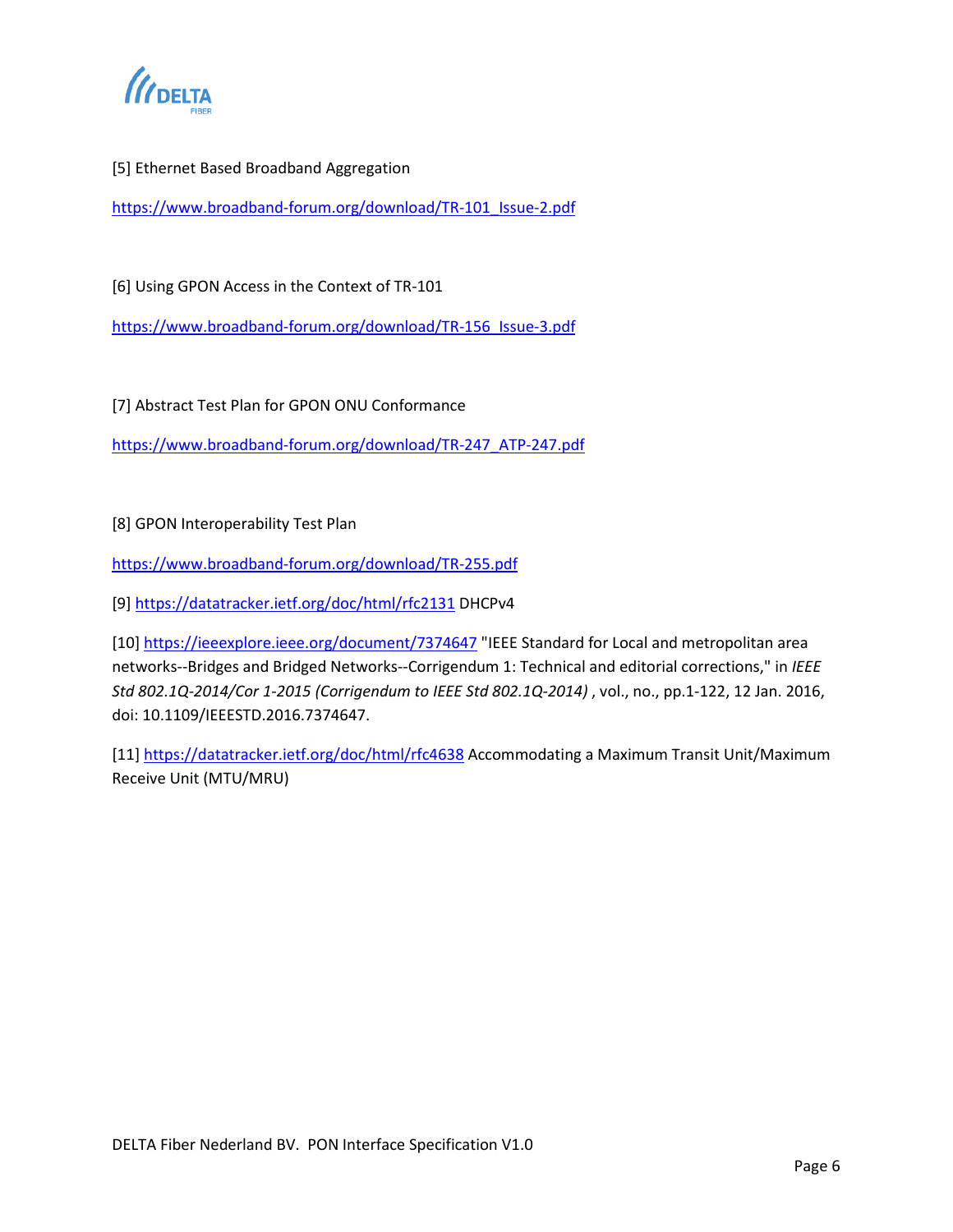

## <span id="page-6-0"></span>1. Scope

This document describes the basic requirements for the Delta Fiber network to be met by XGSPON ONT modem equipment of the retail customer for using data, IPTV, voice services at the "fixed network termination point" (vaste network aansluitpunt) as described in the "ACM Beleidsregel Handhaving Besluit Eindapparaten".

The document covers the basic physical requirements as well as XGSPON protocol requirements for using Internet Protocol services (IP) over the XGSPON Fiber Network. Additionally, the requirements for the service settings are also covered.

These requirements may change from time to time to reflect changes in the network. Anyone using this specification should therefore regularly consult the website of DELTA Fiber Nederland to look for the latest version of this document.

Any device that is connected to the network that is in violation of this specification can be refused access to the network.

DELTA fiber will not perform or facilitate software updates for the XGSPON ONT/RG. The XGS PON ONT/RG's MUST NOT accept new firmware/software unless it has been digitally signed by the original manufacturer of the ONT/RG modem. Alteration of the software itself MUST NOT be possible in any other way.

## <span id="page-6-1"></span>2. Definitions and Abbreviations

## <span id="page-6-2"></span>**Definitions**

### <span id="page-6-3"></span>Abbreviations

| <b>ACM</b>      | Autoriteit Consument & Markt               |
|-----------------|--------------------------------------------|
| <b>ACS</b>      | <b>Auto-Configuration Server</b>           |
| <b>BBF</b>      | <b>Broadband Forum</b>                     |
| <b>CPE</b>      | <b>Customer Premise Equipment</b>          |
| <b>DHCP</b>     | <b>Dynamic Host Configuration Protocol</b> |
| <b>DS</b>       | Downstream                                 |
| dBm             | decibel per milliwatt                      |
| F <sub>2F</sub> | End-to-end                                 |
| <b>FTU</b>      | Fiber termination unit                     |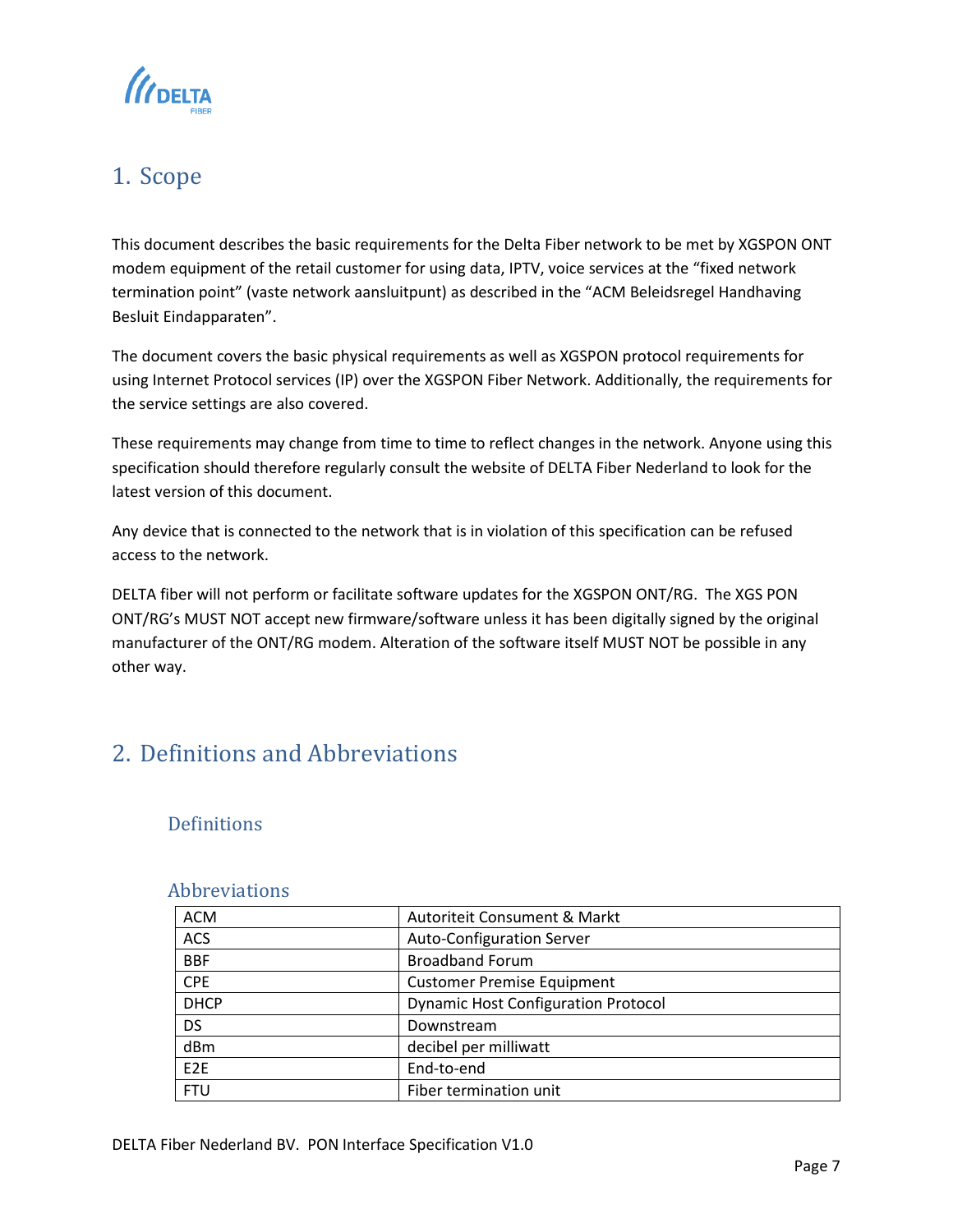# *(IDELTA*

| <b>GPON</b>    | <b>Gigabit Passive Optical Network</b>            |
|----------------|---------------------------------------------------|
| <b>HSI</b>     | High Speed Internet                               |
| <b>IEEE</b>    | Institute of Electrical and Electronics Engineers |
| <b>IGMP</b>    | Internet Group Management Protocol                |
| IP             | <b>Internet Protocol</b>                          |
| <b>IPTV</b>    | Internet Protocol                                 |
| <b>ITU</b>     | International Telecommunication Union             |
| L <sub>3</sub> | <b>Internet Protocol TeleVision</b>               |
| LAN            | Local Area Network                                |
| <b>MRU</b>     | Maximum Receive Unit                              |
| <b>MTU</b>     | <b>Maximum Transmission Unit</b>                  |
| OLT            | <b>Optical Line Termination</b>                   |
| <b>OMCI</b>    | <b>ONT Management Control Interface</b>           |
| ONT            | <b>Optical Network Terminal</b>                   |
| ONU            | <b>Optical Network Unit</b>                       |
| PON            | Passive Optical Network                           |
| QoS            | Quality of Service                                |
| <b>RF</b>      | Radio Frequency                                   |
| <b>RG</b>      | <b>Residential Gateway</b>                        |
| SC/APC         | Standard Connector/ Angled Physical Contact       |
| <b>TR</b>      | <b>Transmission Request</b>                       |
| UP             | Upstream                                          |
| <b>VLAN</b>    | Virtual Local Area Network                        |
| VolP           | Voice over Internet Protocol                      |
| <b>XGSPON</b>  | 10 Gigabit Symmetrical Passive Optical Network    |

## <span id="page-7-0"></span>3. General

The PON ONT/RG modem MUST be connected to the outlet of the Attema FTU with a fiber patch cable between the PON ONT/RG modem and the Attema FTU with a SC/APC connector at the side of the FTU and a suitable fiber patch assembly for the Attema FTU [1].

The patch fiber assembly is available for modem manufacturers at:

Attema BV Afdeling Verkoop binnendienst +31(0)183 650 650

PON is a shared media, so connecting an off-the-market ONT to the PON may impact the customer and other customers in the area if that model ONT doesn't follow the relevant ITU standards. If the impact

DELTA Fiber Nederland BV. PON Interface Specification V1.0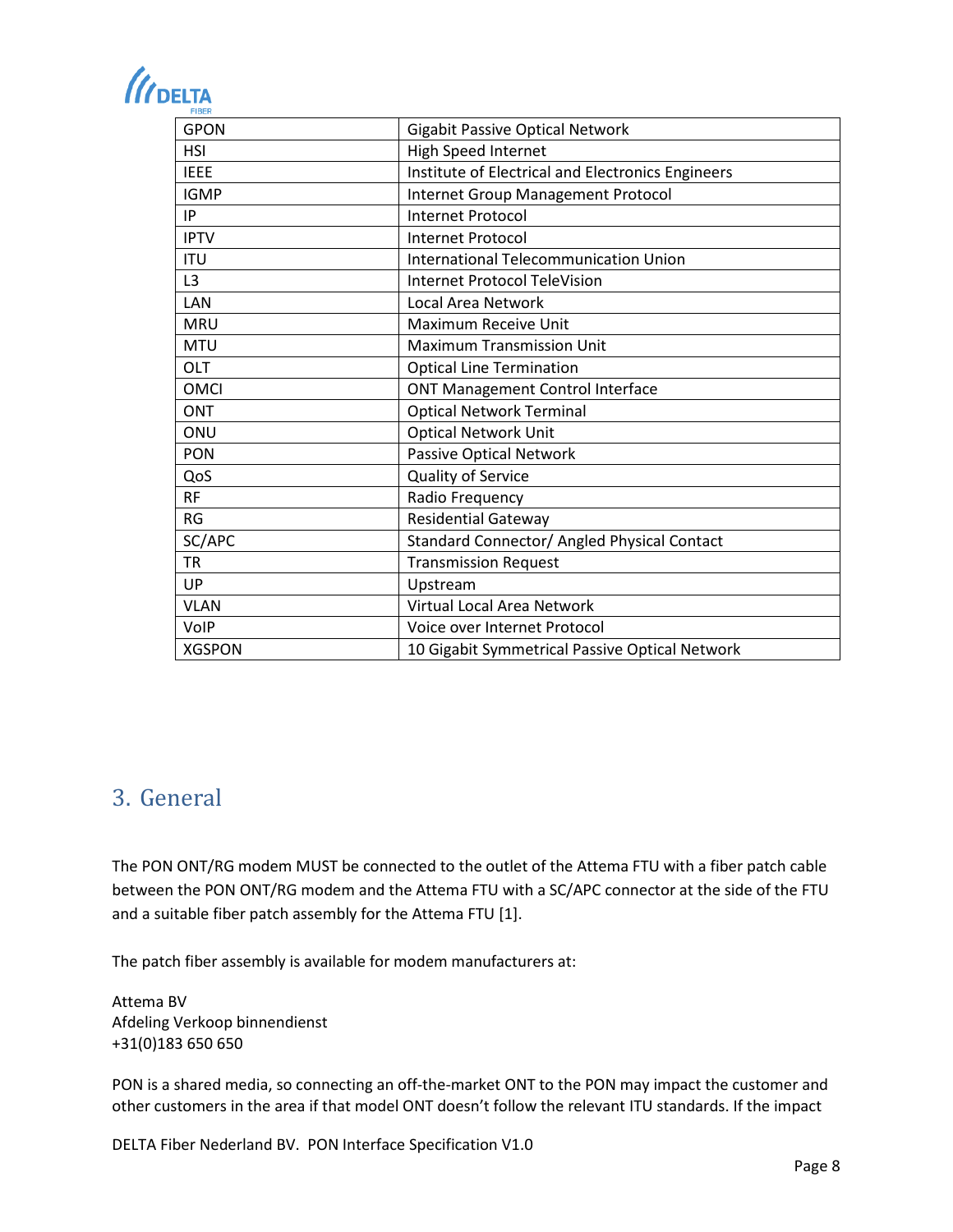to other customers is not resolved DFN reserves the right to temporary disconnect the fiber to disrupting PON ONT/RG modem's.

## <span id="page-8-0"></span>4. Network PON Requirement

Third party PON ONT/RG modem MUST comply to the standards as defined in the following chapters.

## <span id="page-8-1"></span>**Standards**

- Use of a SC/APC connector at the FTU with fiber patch assembly [1]
- The PON ONT/RG modem MUST be certified with the BBF.247 certification[2].
- ITU-T G.988 (OMCI) compliant [3]
- ITU-T G.9807.1 XGS-PON standards compliant [4]:

4 dBm ~ 9 dBm launch power; -28 dBm ~ -9 dBm for receiving

Wavelength: 1260 nm–1280 nm upstream; 1575 nm–1580 nm downstream

10 G burst mode upstream transmitter

10 G downstream receiver

- ITU-T G.9807.1-compliant 10 GPON Encapsulation Method (XGEM) framing [4]
	- Flexible mapping between XGEM ports and T-CONT
	- Advanced Encryption Standard (AES) 128
	- Forward error correction (FEC)

## <span id="page-8-2"></span>Current ONT OMCI interoperability process

BBF Interoperability Focus is on data only ONTs within the scope of [4] BBF.247 GPON ONU Certification

Not supported are proprietary modem implementations and L3 functions like Wi-fi, RF-Video and Voice, which are also specific E2E service implementations per operator and for example steered in the modem by ACS management (TR-69).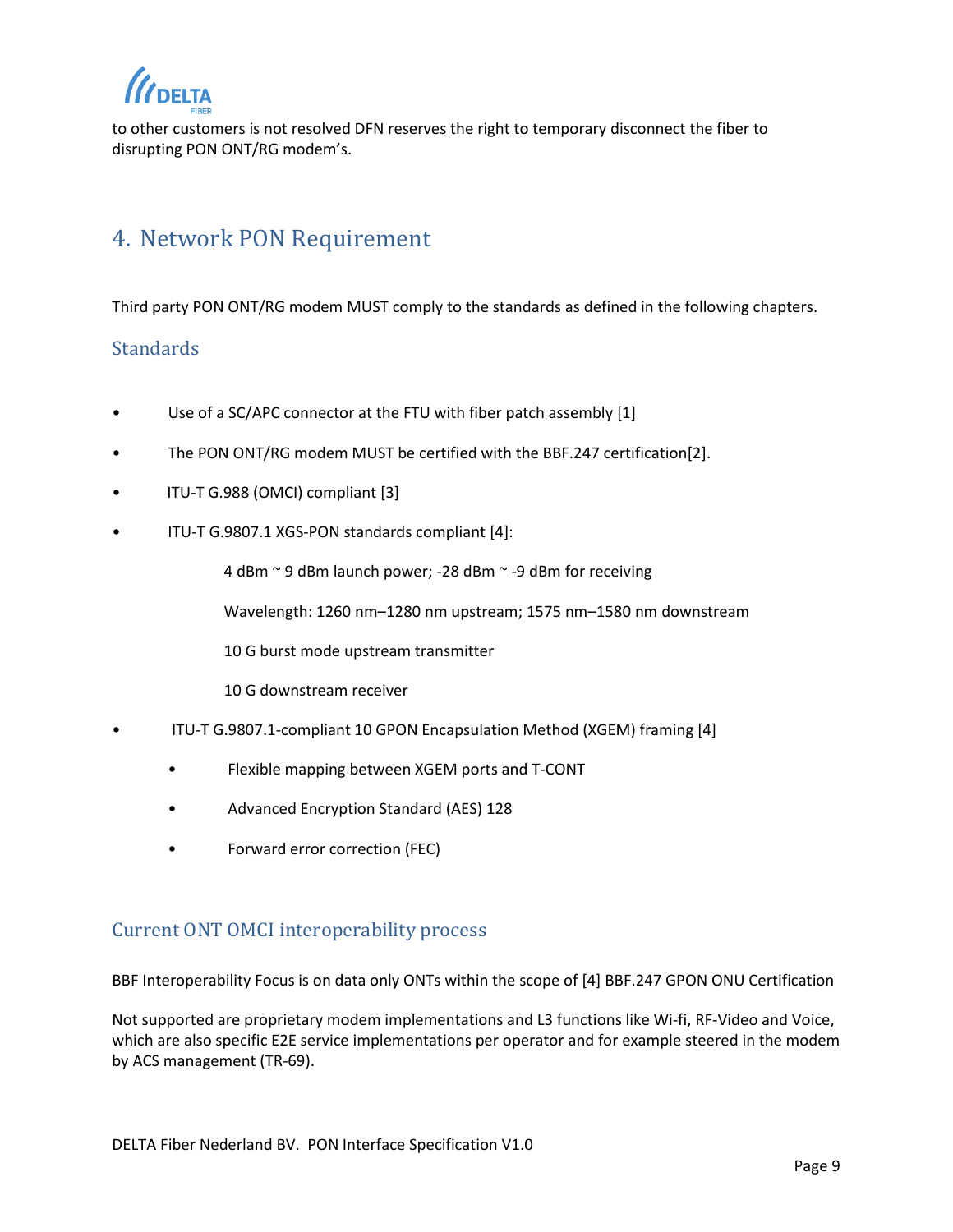



Interoperability standards strictly followed G.988 Appendix | & II (OMCI), TR-156, TR-247, TR-255

https://www.broadband-forum.org/testingand-certification-programs/bbf-247-gpononu-certification

- GPON Interoperability is based on the compliance of GPON equipment (OLT, ONT) to the combination of G.988 Appendix I & II (OMCI)and TR-156 Issue 3 [6]
	- $\circ$  Broadband Forum TR-156 Issue 3 defines the division of functionality between OLT and ONU in a TR-101 [5] Ethernet architecture network
	- $\circ$  G.988 Appendix I & II define how to use the OMCI MIB to comply with TR-156 Issue 3
- Verified at the ONT using Broadband Forum TR-247 [7]
- TR-247 defines test plan for verification of ONU's compliance with TR-156 Issue 3
	- o Used as the test plan for BBF.247 ONU certification
- Verified at a system level using Broadband Forum TR-255
	- $\circ$  The ONU used in TR-255 testing is assumed to be already certified so TR-255 also verifies OLT support of BBF.247 certified ONUs

### Note:

The OLT and ONT configurations to be deployed must comply with TR-156 issue 3 and must strictly use TR-247 elements compliant to G.988. This is prerequisite for Layer 2 OLT-ONT interoperability testing. OMCI interoperability and ONT/ONU certification are only a subset of what is required for deploying reliable, maintainable networks as this is only focusing on layer 2 basic service testing. There is no certification for L3 defined (e.g. Voice Service, Integration with Video Middleware) and other advance Service testing (stress test, stability test, Performance Monitoring).

- BBF TR-247 defines test cases to verify conformance of ONU equipment functionality, and the implementation of the OMCI protocol by that equipment to Broadband Forum TR-156 Issue 3, and the related recommendations from Appendix I and II of G.988.
- The OLT and ONT configurations to be deployed must comply with TR-156 issue 3 and must strictly use TR-247 elements compliant to G.988.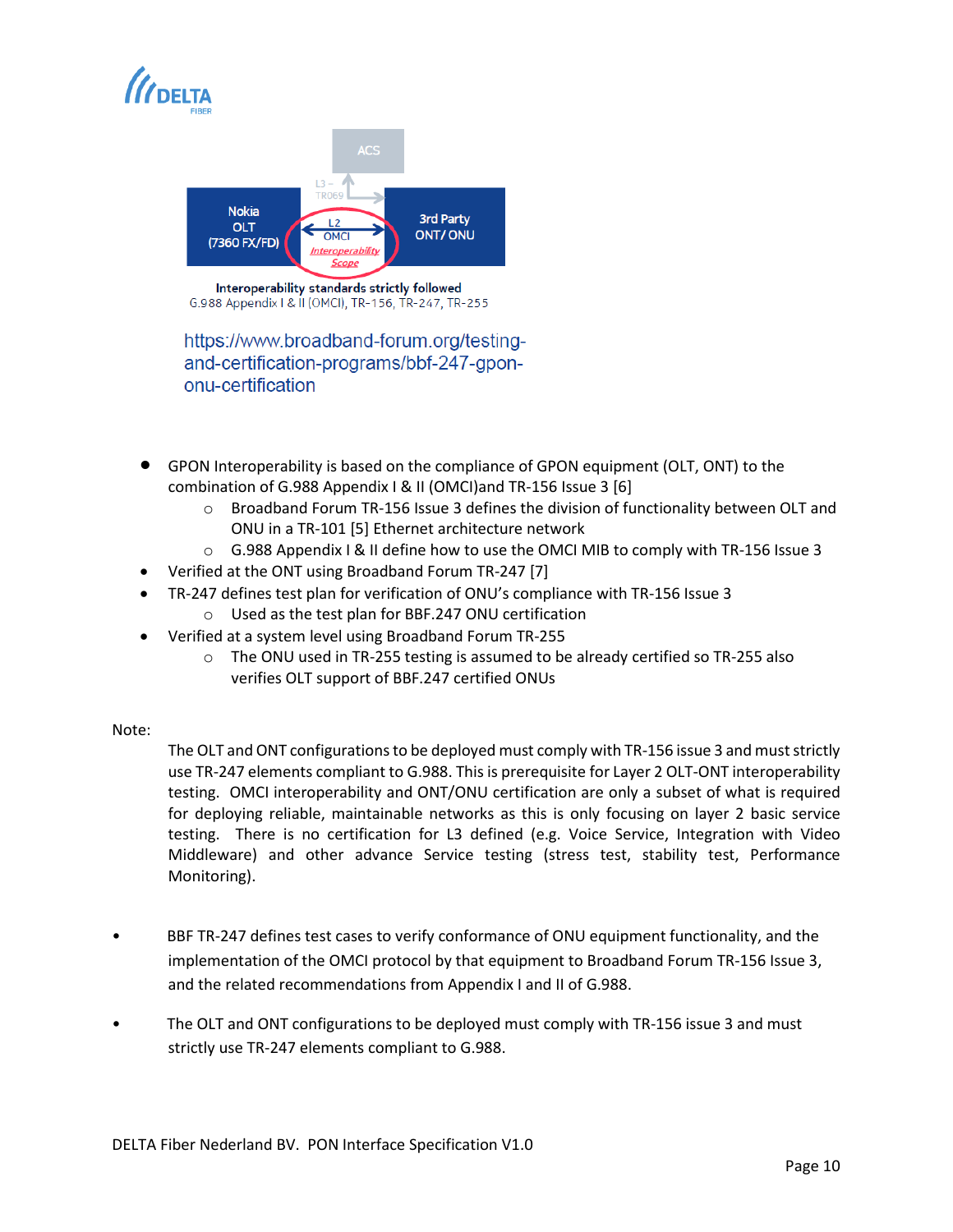

## <span id="page-10-0"></span>5. XGSPON ONT Manual Configuration Settings

This chapter will describe the end users service ONT/RG settings which are minimal required to interface to the Delta's PON infrastructure.

The Third party PON ONT/RG modem must follow the defined service model of the operator, i.e. specific VLANs, p-bit values etc.

Depending on the end user subscription max three services can be deployed

- **Internet**
- IPTV
- **Fixed Voice**

There is no CPE management configuration done by Delta for 3<sup>rd</sup> party PON ONT/RG modem.

The end user is responsible for applying the correct setting as specified by Delta.

The 3<sup>rd</sup> party ONT/RG is not managed by Delta. The end user is responsible for using the latest validated ONT/RG software and the correct settings.



The picture above gives an overview about the translation of the VLAN service settings in the infrastructure.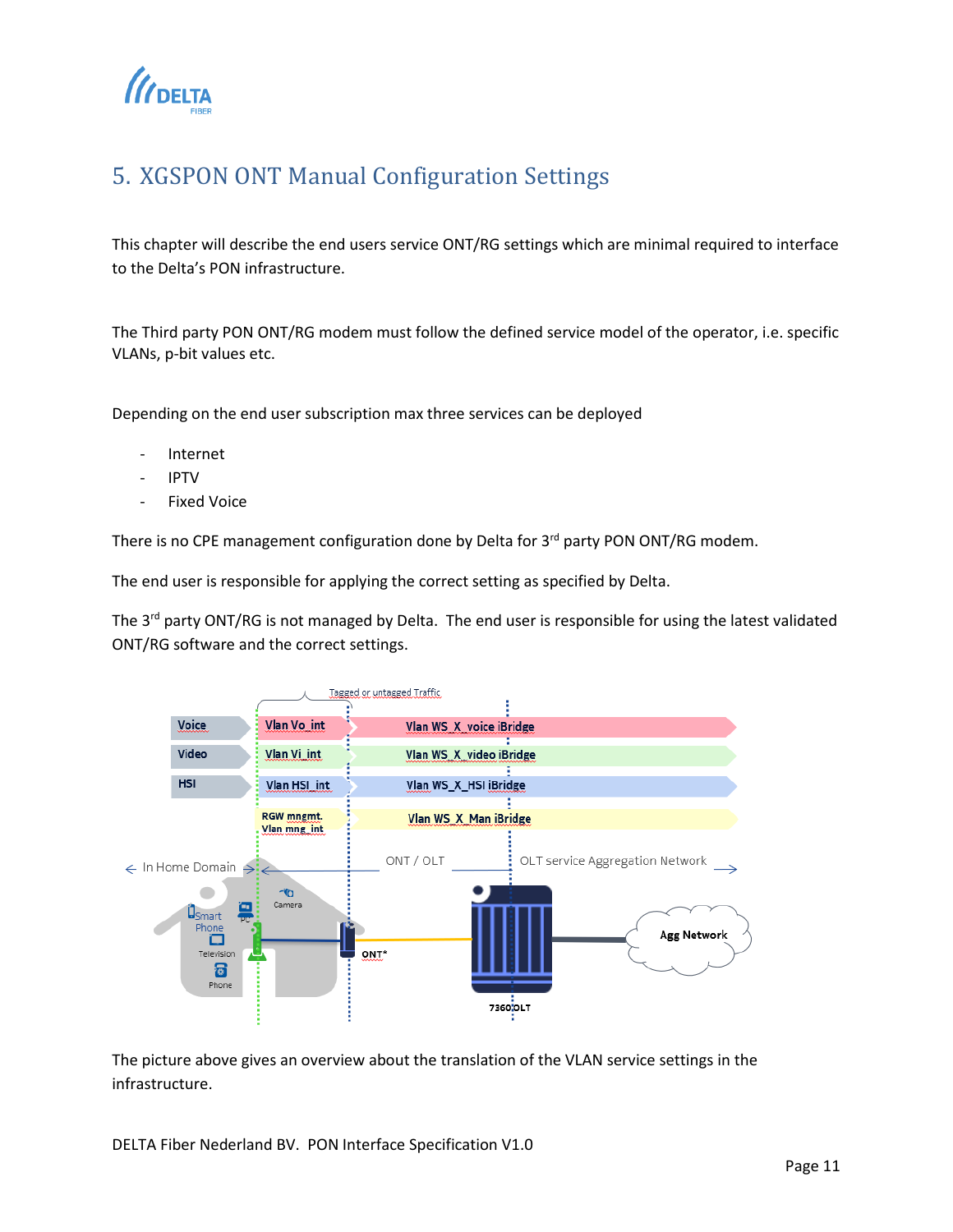<span id="page-11-0"></span>

The PON ONT/RG modem MUST get an IPv4 address via DHCPv4 [9] for every VLAN [10] that the customer is intending to use. MTU [11] size MUST be set to 1500. The QoS [10] settings SHOULD be set at the given value below to ensure the best quality.

## <span id="page-11-1"></span>Internet Service

At least the Internet service must be set at the ONT/RG

| <b>Internet</b>     |                    |
|---------------------|--------------------|
| Type                | DHCP <sub>v4</sub> |
| <b>VLAN</b>         | 100                |
| <b>MTU</b>          | 1500               |
| IP protocol version | IPv4               |
| QoS marking         |                    |

### <span id="page-11-2"></span>IPTV Service

Applicable if the end-user has a subscription for this service

| <b>IPTV</b>         |                    |
|---------------------|--------------------|
| Type                | DHCP <sub>v4</sub> |
| <b>VLAN</b>         | 101                |
| <b>MTU</b>          | 1500               |
| IP protocol version | IP <sub>V</sub> 4  |
| IGMP proxy          | min IGMPv2         |
| QoS marking         |                    |

## <span id="page-11-3"></span>Voice

Applicable if the end-user has a subscription for this service. Further information about the VoIP configuration and requirements can be found in the Voice documentation.

| <b>VolP</b> |        |
|-------------|--------|
| <b>Type</b> | DHCPv4 |
| <b>VLAN</b> | 102    |